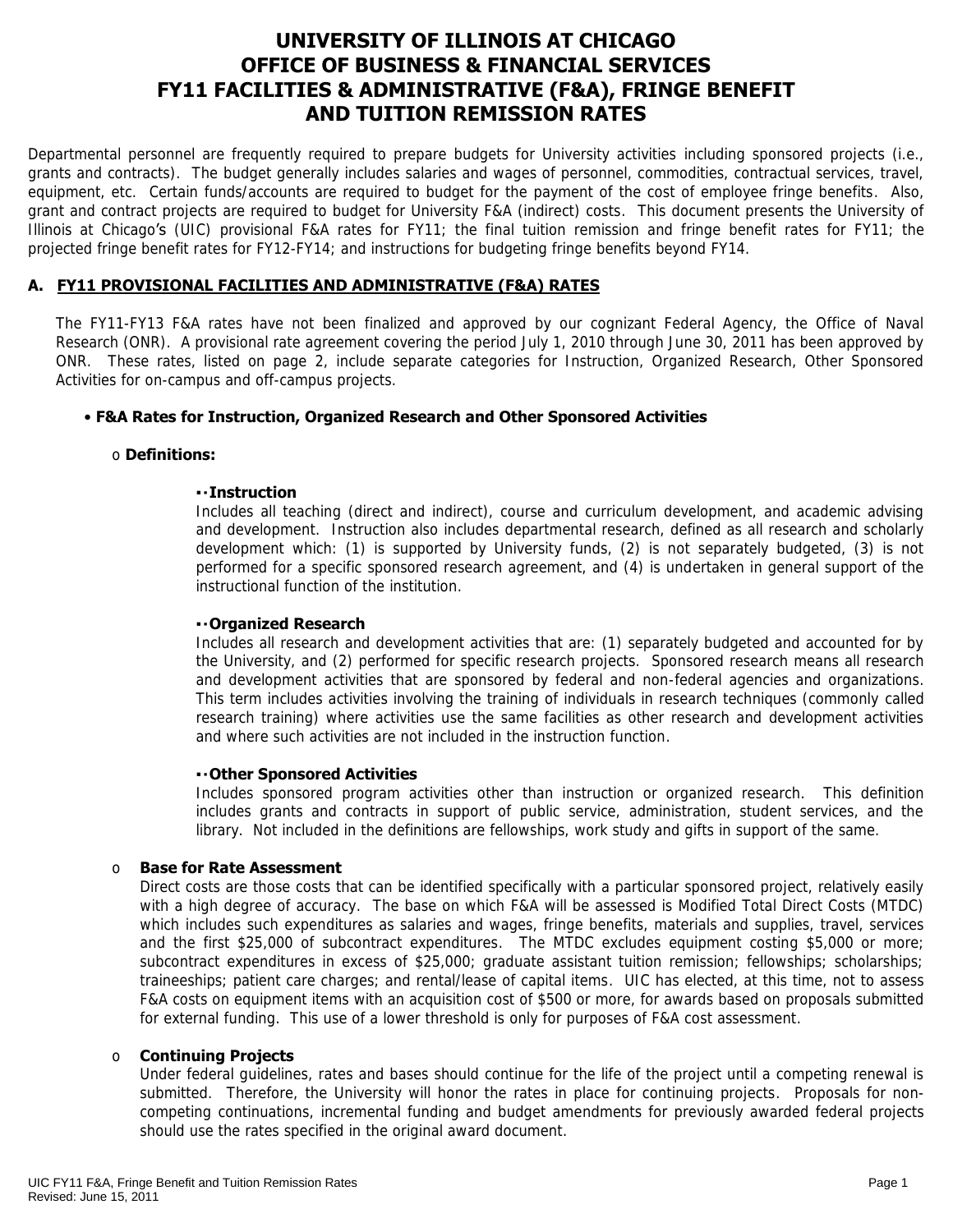#### o **Use of On-/Off-Campus Rate**

The on-campus rate should be used for proposals where all work is done using University facilities. The On-Campus rate is to be assessed except when a portion of the sponsored agreement is performed at an off-campus site. The criteria for utilization of the off-campus rate consists of all of the following: (a) performance at the offcampus site must be on a continuous basis; intermittent performance is not sufficient; (b) the University personnel working or engaged on the project must be physically located at an off-campus site; and (c) the offcampus performance must be of sufficient duration; normally a full semester, summer term or period of performance of the sponsored agreement. The space on the South Campus and at 2242 W Harrison that the University leases to UIC departments is considered off-campus. The off-campus rate will be used for the offcampus portion of the work on a sponsored agreement.

Off-campus costs may include costs incurred at the off-campus site for salaries, related benefits, supplies, utility costs, rent, local travel and other similar costs, which are treated as direct. Travel to and from an off-campus site is considered an off-campus cost.

## • **F&A Rates for Clinical Drug Trials**

#### o **Definition:**

These include studies performed for private sponsors which involve human subjects in drug protocols.

#### o **Base for Rate Assessment**

The base for rate assessment is total direct costs. Total direct costs include all costs charged to a sponsored program account, excluding indirect costs, costs of education allowance and administrative allowances.

| <b>CHICAGO CAMPUS FACILITIES AND ADMINISTRATIVE (F&amp;A) RATES</b>                                                                                                                                                                                                                   |                  |            |  |  |  |  |
|---------------------------------------------------------------------------------------------------------------------------------------------------------------------------------------------------------------------------------------------------------------------------------------|------------------|------------|--|--|--|--|
| FY11 PROVISIONAL FACILITIES AND ADMINISTRATIVE (F&A) RATES                                                                                                                                                                                                                            | <b>ON-CAMPUS</b> | OFF-CAMPUS |  |  |  |  |
| Instruction                                                                                                                                                                                                                                                                           | 40.4%            | 26.0%      |  |  |  |  |
| Organized Research                                                                                                                                                                                                                                                                    | 57.0%            | 26.0%      |  |  |  |  |
| Other Sponsored Activities                                                                                                                                                                                                                                                            | 36.0%            | 26.0%      |  |  |  |  |
| Base is Modified Total Direct Costs (MTDC) which excludes equipment costing \$500 or more, subcontract expenditures in<br>excess of \$25,000, graduate assistant tuition remission fellowships, scholarships, traineeships, patient care charges and<br>rental/lease of capital items |                  |            |  |  |  |  |
| <b>CLINICAL DRUG TRIALS F&amp;A RATE</b>                                                                                                                                                                                                                                              | 25.0%            | 25.0%      |  |  |  |  |
| This rate was established during FY1994 for non-federally funded clinical drug studies and is applied to Total Direct Costs (TDC).                                                                                                                                                    |                  |            |  |  |  |  |

## **B. FY11 GRADUATE ASSISTANT TUITION REMISSION RATE (SPONSORED ACCOUNTS)**

The Fiscal Year 2011 graduate assistant tuition remission rate will remain 42%.Salaries of graduate assistants with tuition and fee waivers are the base for the assessment of the tuition remission rate. This rate is applied to all GA/RA/TAs working on sponsored programs. Please note that the campus also assesses a "GA tuition remission benefit cost" charge on non-sponsored accounts. More information on this charge is available here: [Memo on Tuition Remission for Graduate Assistants](https://www.obfs.uillinois.edu/common/pages/DisplayFile.aspx?itemId=436386).

## **C. FY11 FINAL FRINGE BENEFITS RATES**

Fringe benefit rates are updated annually and audited and approved by the Federal government near the beginning of each fiscal year. Unlike facilities and administrative cost rates, changes in fringe benefit rates are assessed immediately when they become effective, even if the budgeted rates are different. The UIC FY11 Final Fringe Benefit rates included in the table on page 3 are effective July 1, 2010 with BW 16 and MN 8 pay periods (with the exception of Retirement, which is effective with BW 15 and MN 7). Please refer to the [Benefit Summary Booklet](https://nessie.uihr.uillinois.edu/pdf/benefits/benefitsummarybooklet.pdf) sections on State of Illinois Plans, Eligibility for State Benefit Plans, and Part-Time Insurance Eligibility for additional fringe benefit eligibility information. Refer to [Substantial Presence](http://www.uic.edu/com/gme/rpm_comp___benefits.htm#real_substantial_pres) for additional fringe benefit information related to residents on J-1, J-2, F-1 and F-2 visas.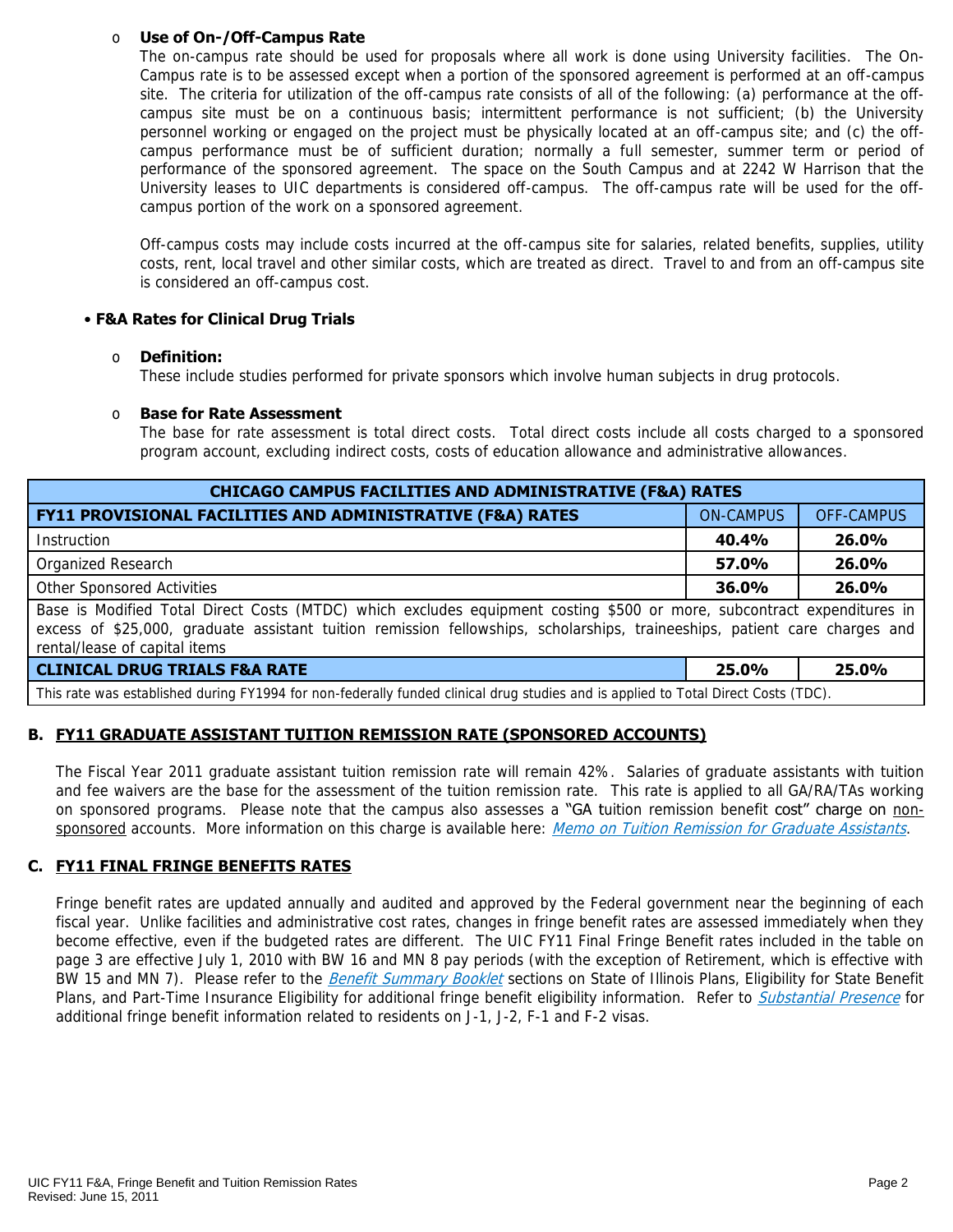The following 2 charts detail the fringe benefit costs by appointment type. The first chart below, details fringe benefit charges to sponsored accounts. The second chart on the following page details fringe benefit charges to non-sponsored accounts. The primary differences between the 2 charts are highlighted in yellow on each chart.

## **CHICAGO CAMPUS FY11 FINAL FRINGE BENEFIT RATES APPLICABLE TO SPONSORED PROJECTS**

This Chart Details Fringe Benefit Rates for Appointments Commonly Charged to Sponsored Projects; It is for Budgeting Purposes and is Not Intended to be Used as a Basis for Determining Benefits Eligibility\*

| <b>Appointment</b>                                                                                            | <b>Total Fringe</b><br><b>Benefits Rate</b> | <b>Retirement</b><br>$(SURS)**$ | Health, Life<br>& Dental | Workers'<br>$Comp+$      | Term.<br><b>Vacation/Sick</b> | Medicare‡ | <b>OASDI</b> |
|---------------------------------------------------------------------------------------------------------------|---------------------------------------------|---------------------------------|--------------------------|--------------------------|-------------------------------|-----------|--------------|
| Academic and Non-Academic Employees<br>Eligible for SURS and Insurance*                                       | 33.37%                                      | 10.14%                          | 20.64%                   | $0.09\%$                 | 1.05%                         | 1.45%     |              |
| Academic and Non-Academic Employees<br>Eligible for SURS, but Ineligible for Insurance*                       | <b>12.73%</b>                               | 10.14%                          | $\overline{\phantom{a}}$ | 0.09%                    | 1.05%                         | 1.45%     |              |
| Hourly Student Employees Enrolled 6 hours or More (Fall / Spring)<br>Or Enrolled 3 hours or More (Summer)     | $0.09\%$                                    |                                 | $\overline{\phantom{a}}$ | 0.09%                    | $\sim$                        |           |              |
| Hourly Student Employees Enrolled Less Than 6 hours (Fall / Spring)<br>Or Enrolled Less Than 3 hours (Summer) | 7.74%                                       |                                 |                          | 0.09%                    |                               | 1.45%     | 6.20%        |
| GA/RA/TAs Enrolled 6 hours or More (Fall / Spring)<br>Or Enrolled 3 hours or More (Summer)                    | 2.29%                                       |                                 | 2.20%                    | $0.09\%$                 | $\overline{\phantom{a}}$      |           |              |
| GA/RA/TAs Enrolled Less Than 6 hours (Fall / Spring)<br>Or Enrolled Less Than 3 hours (Summer)                | 9.94%                                       | ÷                               | $2.20\%$                 | $0.09\%$                 | $\sim$                        | 1.45%     | 6.20%        |
| <b>Hospital Residents</b>                                                                                     | 32.23%                                      | 10.14%                          | 20.64%                   | $\overline{\phantom{a}}$ |                               | 1.45%     |              |
| Academic and Non-Academic Employees<br>Ineligible for SURS and Insurance*                                     | 7.74%                                       |                                 |                          | 0.09%                    |                               | 1.45%     | 6.20%        |

Research Associates receive fringe benefits that are consistent with their appointment type, detailed above.

Retired employees who are rehired by the University are not fringe benefit eligible and are only assessed for Medicare (1.45%) and Workers' Comp (0.09%).

Fellowships are not assessed fringe benefits.

\*Please refer to the [Benefit Summary Booklet](https://nessie.uihr.uillinois.edu/pdf/benefits/benefitsummarybooklet.pdf) sections on State of Illinois Plans, Eligibility for State Benefit Plans, and Part-Time Insurance Eligibility.

\*\* For employees who have elected the self-managed plan, the actual rate of 7.6% will be charged.

\*\* The current annual compensation limit for SURS is \$245,000 (for participants certified on or after July 1, 1996) and \$106,800 for new employees hired as of January 1, 2011.

† For Auxiliary Services, the Worker's Compensation rate is 1.21%.

**#This chart includes a Medicare charge for employees hired after 4/1/86.** There are no Medicare charges for employees hired before that date.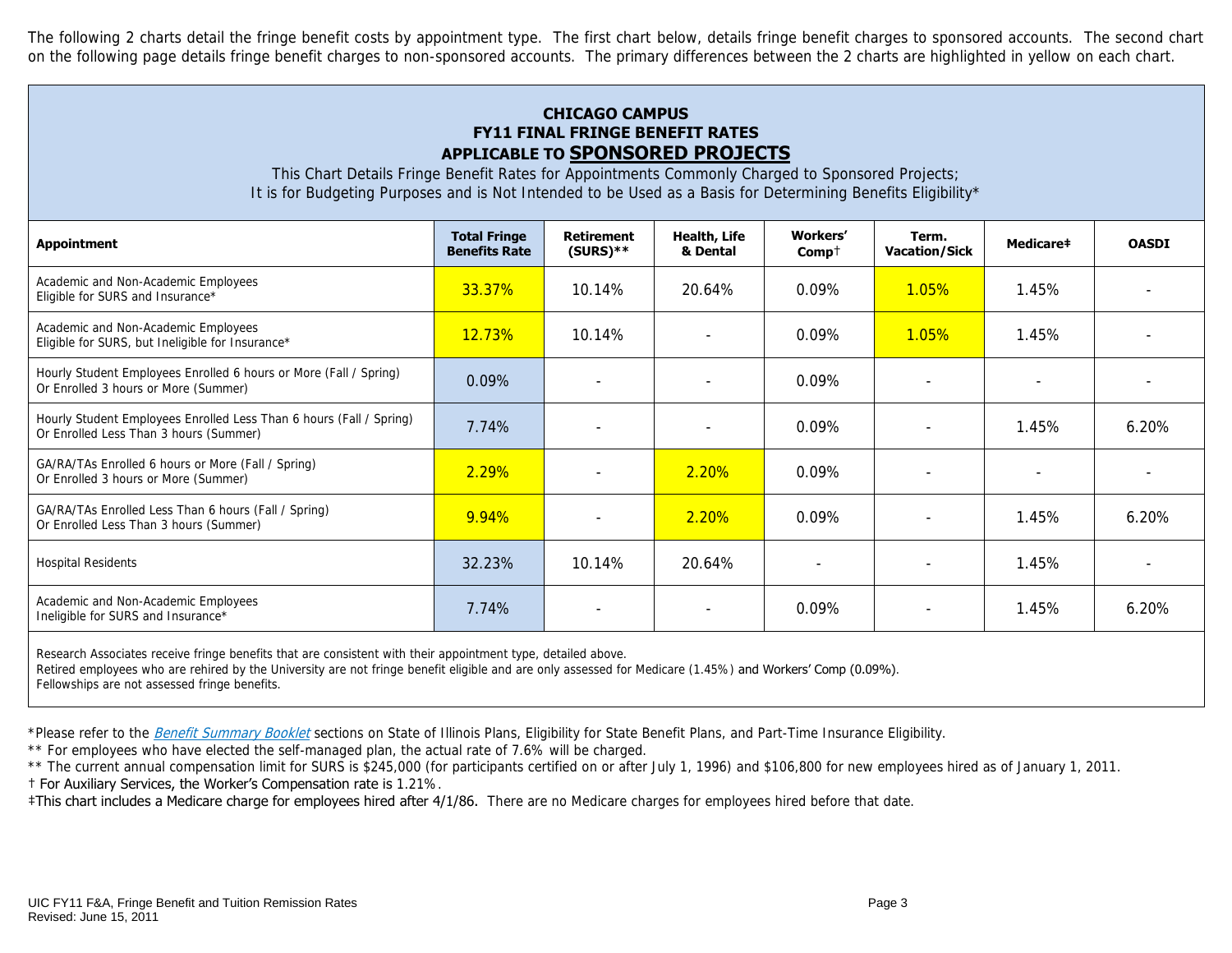#### **CHICAGO CAMPUS FY11 FINAL FRINGE BENEFIT RATES APPLICABLE TO OTHER ASSESSED ACCOUNTS**

(ADMINISTRATIVE ALLOWANCES, ICR, PRIVATE UNRESTRICTED GIFTS, ETC) This Chart Details Fringe Benefit Rates for Appointments Commonly Charged to Other Assessed Accounts; It is for Budgeting Purposes and is Not Intended to be Used as a Basis for Determining Benefits Eligibility\*

| <b>Appointment</b>                                                                                            | <b>Total Fringe</b><br><b>Benefits Rate</b> | <b>Retirement</b><br>$(SURS)$ ** | <b>Health, Life</b><br>& Dental | Workers'<br>$Comp+$ | Term.<br><b>Vacation/Sick</b> | Medicare‡ | <b>OASDI</b> |
|---------------------------------------------------------------------------------------------------------------|---------------------------------------------|----------------------------------|---------------------------------|---------------------|-------------------------------|-----------|--------------|
| Academic and Non-Academic Employees<br>Eligible for SURS and Insurance*                                       | 32.32%                                      | 10.14%                           | $20.64\%$                       | $0.09\%$            | $\equiv$                      | 1.45%     |              |
| Academic and Non-Academic Employees<br>Eligible for SURS, but Ineligible for Insurance*                       | 11.68%                                      | 10.14%                           |                                 | 0.09%               | ÷                             | 1.45%     |              |
| Hourly Student Employees Enrolled 6 hours or More (Fall / Spring)<br>Or Enrolled 3 hours or More (Summer)     | 0.09%                                       |                                  |                                 | $0.09\%$            | $\overline{\phantom{a}}$      |           |              |
| Hourly Student Employees Enrolled Less Than 6 hours (Fall / Spring)<br>Or Enrolled Less Than 3 hours (Summer) | 7.74%                                       |                                  |                                 | 0.09%               |                               | 1.45%     | 6.20%        |
| GA/RA/TAs Enrolled 6 hours or More (Fall / Spring)<br>Or Enrolled 3 hours or More (Summer)                    | $0.09\%$                                    |                                  |                                 | 0.09%               |                               |           |              |
| GA/RA/TAs Enrolled Less Than 6 hours (Fall / Spring)<br>Or Enrolled Less Than 3 hours (Summer)                | 7.74%                                       |                                  | $\overline{\phantom{a}}$        | $0.09\%$            |                               | 1.45%     | 6.20%        |
| <b>Hospital Residents</b>                                                                                     | 32.23%                                      | $10.14\%$                        | 20.64%                          |                     |                               | 1.45%     |              |
| Academic and Non-Academic Employees<br>Ineligible for SURS and Insurance*                                     | 7.74%                                       |                                  | $\overline{\phantom{a}}$        | 0.09%               | $\overline{\phantom{a}}$      | 1.45%     | 6.20%        |
|                                                                                                               |                                             |                                  |                                 |                     |                               |           |              |

Research Associates receive fringe benefits that are consistent with their appointment type, detailed above. Retired employees who are rehired by the University are not fringe benefit eligible and are only assessed for Medicare (1.45%) and Workers' Comp (0.09%). Fellowships are not assessed fringe benefits.

\*Please refer to the [Benefit Summary Booklet](https://nessie.uihr.uillinois.edu/pdf/benefits/benefitsummarybooklet.pdf) sections on State of Illinois Plans, Eligibility for State Benefit Plans, and Part-Time Insurance Eligibility.

\*\* For employees who have elected the self-managed plan, the actual rate of 7.6% will be charged.

\*\* The current annual compensation limit for SURS is \$245,000 (for participants certified on or after July 1, 1996) and \$106,800 for new employees hired as of January 1, 2011.

† For Auxiliary Services, the Worker's Compensation rate is 1.21%.

‡This chart includes a Medicare charge for employees hired after 4/1/86. There are no Medicare charges for employees hired before that date.